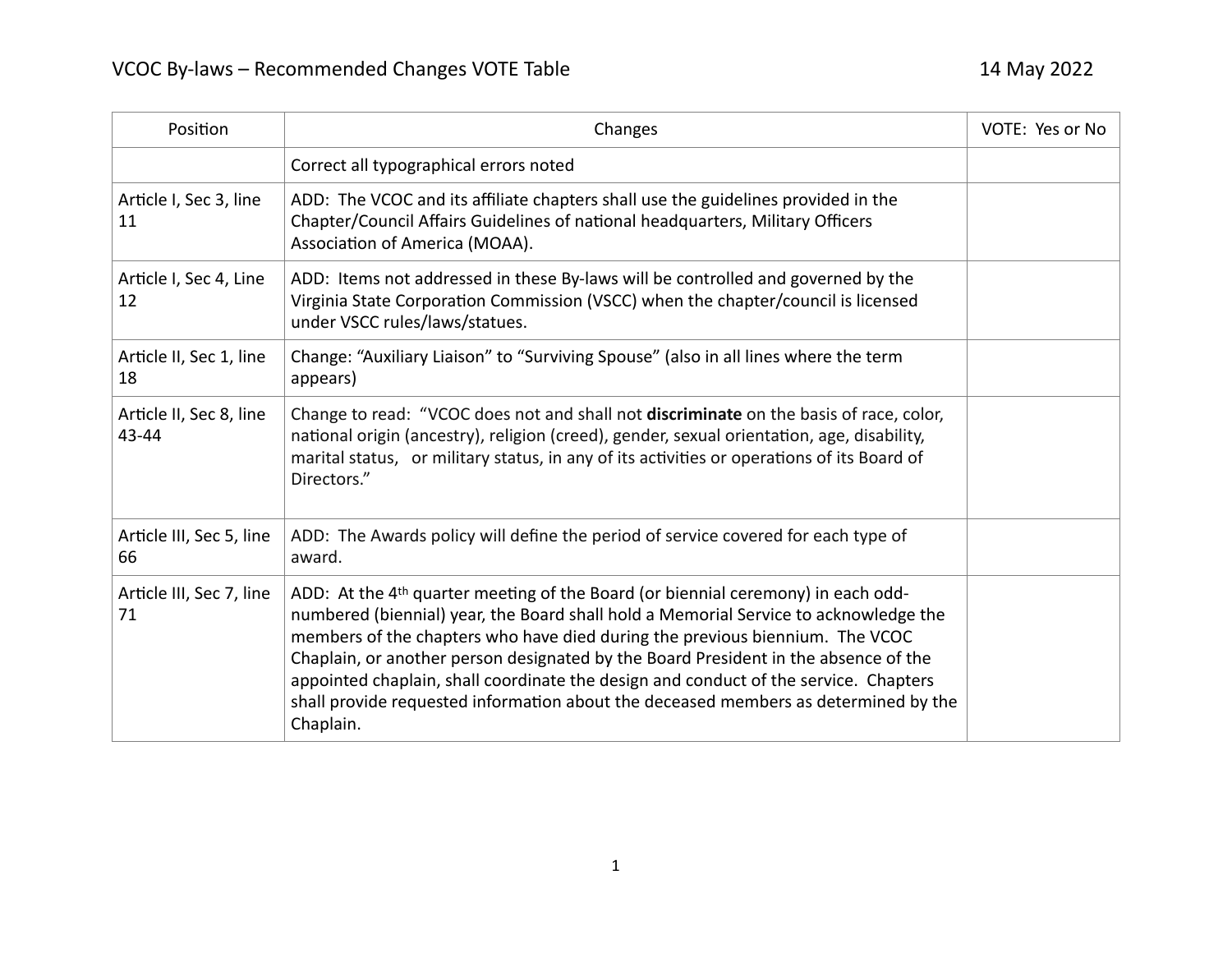| Article IV, Sec 5, line<br>90    | ADD: A chapter may convert to "Virtual chapter" or Satellite Chapter" as defined within<br>MOAA guidelines and best practices. A Satellite Chapter of the VCOC will inform the<br>VCOC of its operating capabilities, continue to pay VCOC dues and submit quarterly<br>reports. A VCOC officer will conduct a visit to all Satellite Chapters at least once a year.                                                                                                    |  |
|----------------------------------|-------------------------------------------------------------------------------------------------------------------------------------------------------------------------------------------------------------------------------------------------------------------------------------------------------------------------------------------------------------------------------------------------------------------------------------------------------------------------|--|
| Article V, Sec 5, line<br>109    | ADD: "video/audio teleconference"                                                                                                                                                                                                                                                                                                                                                                                                                                       |  |
| Article VII, Sec 2, line<br>150  | Change: "two-thirds vote" to "majority vote"; and anywhere else that majority vote<br>should replace                                                                                                                                                                                                                                                                                                                                                                    |  |
| Article VIII, Sec 5,<br>line 177 | ADD: Each of the three Vice-Presidents shall lead a Standing Committee.                                                                                                                                                                                                                                                                                                                                                                                                 |  |
| Article VIII, Sec 6,<br>line 188 | ADD: The President of VCOC is the principal officer authorized to speak on behalf of the<br>organization, unless he/she has delegated that authority to another individual/chapter<br>for a specific purpose.                                                                                                                                                                                                                                                           |  |
| Article VIII, Sec 9,<br>line 203 | Change to read: The Treasurer is the principal officer responsible for financial<br>management of VCOC funds. The President may designate another board officer with<br>check signing privileges as back-up for the Treasurer.                                                                                                                                                                                                                                          |  |
| Article VIII, Sec 9,<br>line 204 | ADD: " a. The Treasurer shall:"                                                                                                                                                                                                                                                                                                                                                                                                                                         |  |
| Article VIII; Sec 9,<br>line 210 | Delete: "and/or audit"                                                                                                                                                                                                                                                                                                                                                                                                                                                  |  |
| Article VIII, Sec 9,<br>line 212 | ADD: A review of the VCOC Treasurer's financial records will be conducted at the end of<br>the 4th Quarter of the biennial year. This review should be conducted by a member of<br>any VCOC chapter with sufficient financial management knowledge (not a CPA) and<br>checkbook procedure to conduct review IAW VCOC Budget Guidelines standard<br>operating procedures. A written report will be provided to the Executive Committee for<br>presentation to the Board. |  |